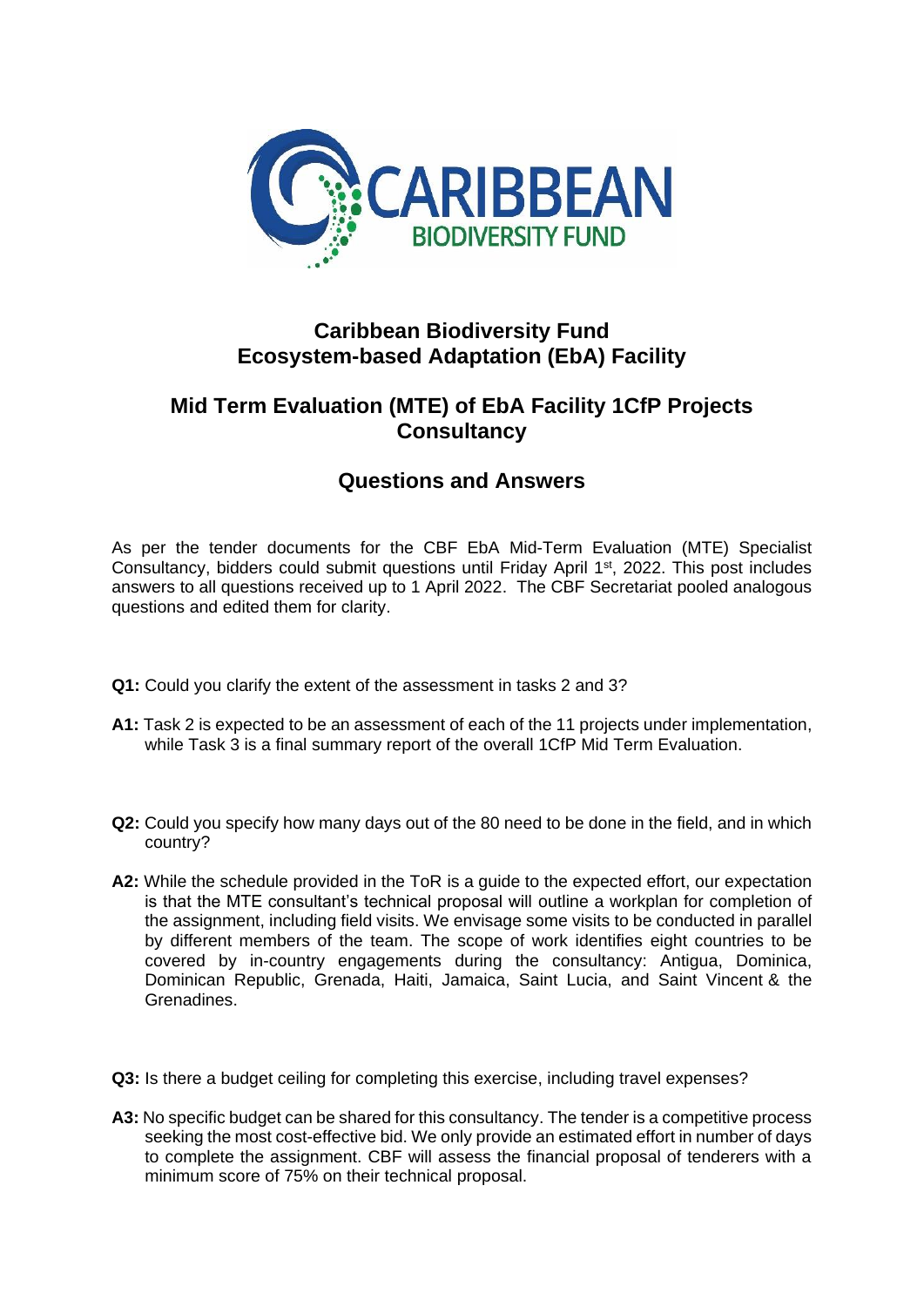- **Q4:** Do you confirm that we can submit a firm proposal with a limited team of experts, or is this strictly an individual application with one expert?
- **A4:** Yes. Qualified individuals or consortia of individuals or companies are eligible. Given the scope and timeline of the consultancy, we expect to receive bids that involve a team of experts.
- **Q5:** Would it be possible to extend the project timeline beyond 80 days?
- **A5:** No. The estimated time allotted for completion of the assignment is 80 days. Technical proposals should present a work plan aligned to this schedule and duration with an projected start date of Monday, May 16<sup>th</sup>, 2022, and completion date of Friday, August 26th, 2022. It is expected that some consultancy tasks i.e., meetings, site visits, etc. would be conducted in parallel.
- **Q6:** Do the consultants need to visit all of the eleven projects currently funded in every one of the project countries? Or would it be possible to conduct the stakeholder interviews and consultations on a virtual basis only?
- A6: All 11 projects in eight countries must be visited to ground-proof reported progress and interview key personnel, either via in-country expert team members and/or travel by external experts. However, the proposed work plan of the bidders may include a hybrid of virtual meetings and in-country assessments.
- **Q7:** Is it acceptable for us to budget international travel for site visits to the eight countries where the 11 projects are located?
- **A7:** Site visits in-country are mandatory to observe grantee reported progress. We expect the financial proposal of the consultant to cover costs related to these site visits, including international travel, if applicable. We envisage the most cost-effective bids to make extensive use of in-country experts.
- **Q8:** Do you require detailed travel costings at this stage, or can we give estimates to be further discussed and fine-tuned? Do you have any stated policies about expenses reimbursement and what you will or will not cover including COVID-related costs?
- **A8:** The financial proposal should include all costs relevant for completion of the assignment, including any travel related costs, where necessary. All expenditure necessary for completion will be borne by the consultant.

**Q9:** Could you kindly describe to us any measures (health, sanitary, social, etc.) which, as of today, we should be taking into account and plan accordingly?